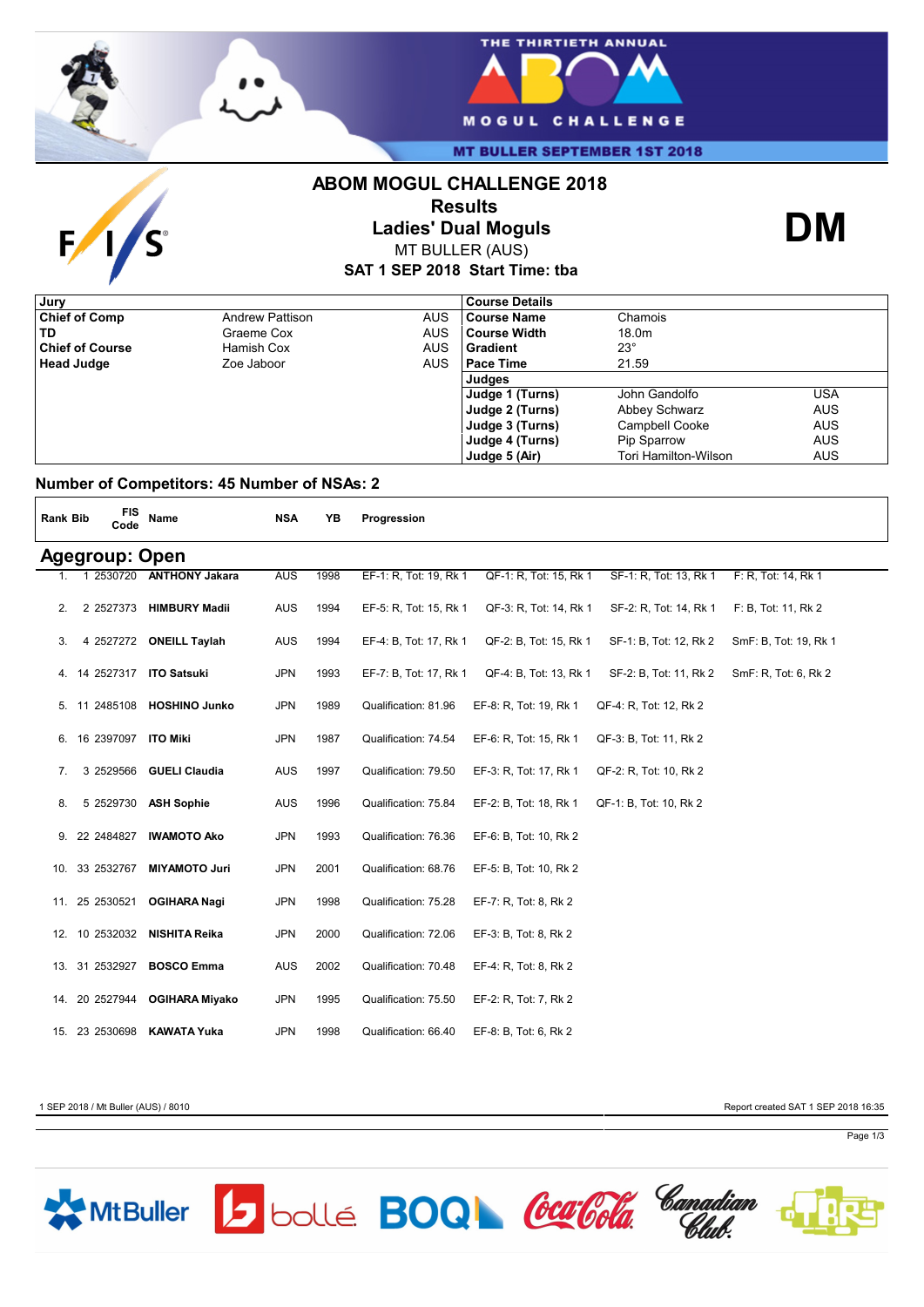



**MT BULLER SEPTEMBER 1ST 2018** 

# **ABOM MOGUL CHALLENGE 2018 Results**



**Ladies' Dual Moguls** MT BULLER (AUS)

**SAT 1 SEP 2018 Start Time: tba**

**Number of Competitors: 45 Number of NSAs: 2**

| <b>Rank Bib</b> | <b>FIS</b><br>Code | Name                            | <b>NSA</b> | YB   | Progression          |                       |
|-----------------|--------------------|---------------------------------|------------|------|----------------------|-----------------------|
|                 |                    | 16. 24 2531670 FUKUSHIMA Shunka | <b>JPN</b> | 1999 | Qualification: 66.38 | EF-1: B, Tot: 6, Rk 2 |
|                 | 17. 27 2534351     | <b>GARLING Mali</b>             | AUS        | 1999 | Qualification: 65.64 |                       |
| 18.             |                    | 9 2534840 VELEBA Lily           | AUS        | 2004 | Qualification: 64.53 |                       |
|                 | 19. 29 2534897     | <b>BUTT Danielle</b>            | AUS        | 2004 | Qualification: 64.02 |                       |
|                 | 20. 21 2533631     | <b>MULLINS Eleanor</b>          | AUS        | 2002 | Qualification: 63.72 |                       |
|                 | 21. 13 2533488     | <b>NAKAO Haruka</b>             | <b>JPN</b> | 2001 | Qualification: 62.45 |                       |
|                 |                    | 22. 18 2532965 FAWCETT Saskia   | AUS        | 1999 | Qualification: 56.67 |                       |
|                 | 23. 15 2534338     | <b>MAUDSON Jaime</b>            | AUS        | 2003 | Qualification: 56.55 |                       |
|                 |                    | 24. 32 2533582 COOTE Georgia    | AUS        | 2002 | Qualification: 55.36 |                       |
|                 | 25. 17 2534319     | <b>McKENNA Sarah</b>            | AUS        | 2002 | Qualification: 53.75 |                       |
| 26.             | 8 2534996          | <b>BUTLER Alice</b>             | AUS        | 2004 | Qualification: 49.50 |                       |
|                 | 27. 19 2534991     | <b>CHEN Catherine</b>           | <b>AUS</b> | 2004 | Qualification: 48.14 |                       |
|                 |                    | 28. 30 2535001 FERGUS Ryann     | AUS        | 2004 | Qualification: 40.53 |                       |
| 29.             |                    | 6 2534362 ATKINSON Angelique    | <b>AUS</b> | 2003 | Qualification: 38.67 |                       |
|                 | 30. 28 2534359     | <b>RICH Saffron</b>             | <b>AUS</b> | 2001 | Qualification: 30.95 |                       |
| 31.             |                    | 7 2534350 FIRLE Teagan          | AUS        | 2003 | Qualification: 20.71 |                       |
|                 | 32. 26 2534999     | <b>SWEETNAM Annabel</b>         | <b>AUS</b> | 2004 | Qualification: 15.87 |                       |
|                 |                    | 33. 34 2535015 GUNNING Chloe    | AUS        | 2004 | Qualification: 7.90  |                       |

1 SEP 2018 / Mt Buller (AUS) / 8010 Report created SAT 1 SEP 2018 16:35

**DM**